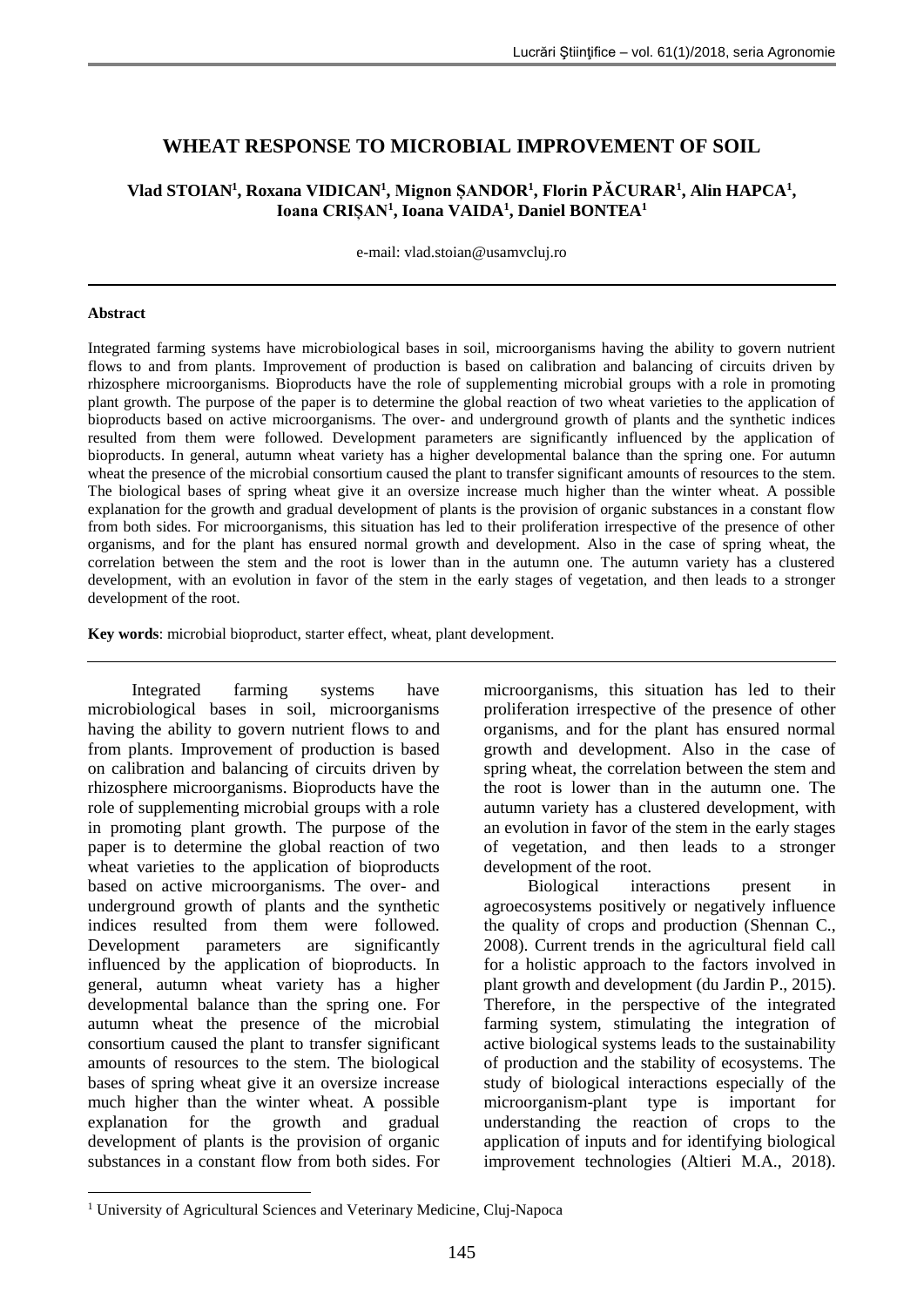Current trends in agriculture are to improve production, both quantitative and qualitative (Walters J.P. *et al*, 2016). Part of this process is based on the study of microorganisms and their interactions with plants. Recent studies focus either on the mechanisms of a single microbial species as a partner of a plant species or on the activity of microbial consortia in relation to one or more species (Souza T., 2015).

The biological features of microorganisms offer them various development niches. The discovery of the microbial circuit of nutrients needed to grow and develop plants has raised questions about how it occurs (Jacoby R. *et al*, 2017). Microorganisms such as nitrogen fixing bacteria, phosphorus or potassium solubilizers play a specific role in the cultivated plant rhizosphere. These microorganisms are applied as a measure to improve soil fertility in the integrated farming system. The duration of plant-microorganism relationships ranges from short-term associations to particularly complex long-term associations. (Bertrand J.C., *et al*, 2011). The number and diversity of microbial is influenced by aspects such as plant age, crop technology, input type applied (Castro-Sowinski S. *et al*, 2007; Souza R.D. *et al*, 2015). In the case of wheat, even different varieties influence differently the presence of microorganisms.

Of the microorganisms, the symbiotic partners present in almost all crop plants are mycorrhizal fungi (Rouphael, Y. *et al*, 2005; Van Der Heijden M.G. *et al*, 2015), both in root extension and biofertilizers. Along with these rootsystem systems, a number of microbial communities are dependent on the symbiosis mode (Bever J.D. *et al*, 2012; Hardarson G.G., Broughton W.J., 2003; Nihorimbere V. *et al*, 2011). For this reason, in sustainable agriculture systems, the use of synergistic microbial consortia with a role in increasing and diversifying nutrients in the rhizosphere is preferred.

The aim of this study is to evaluate the overall reaction of two wheat varieties to the application of biofertilizers based on microbial consortia. Growth and development were analyzed over the first two months after plant emergence.

## **MATERIAL AND METHOD**

The experiment was located in the vegetation house of the USAMV Cluj-Napoca, the biological material being represented by two wheat varieties: Wintergold (durum, autumn wheat) of the German origin and Pădureni (spring wheat), created at SCDA Turda. The experimental protocol follows whether the two wheat varieties react differently to the application of similar doses of MicrocatAg bioproduct (www.bioscienceinc.com, www.microcat.ro). Organisms with a role in restoring fertility of agricultural soils are present in the biopreparation formula. The doses applied were gradually increased to evaluate the minimum and maximum level of bioproduct that has a beneficial effect on plant growth and development. The producer recommends doses between 11.5 and 22.5 kg / ha. The 6 variants tested are V0 – control (unfertilized),  $V1 - V_2$  of the minimum dose (5.75 kg/ha), V2 – 11.5 kg/ha (minimum recommended), V3 – 17 kg/ha (intermediate dose), V4 – 22.5 kg/ha (maximum recommended) și V5 – 45 kg/ha (double of maximum recommended). The development of the roots and strains of the two wheat varieties were analyzed once every two weeks, starting with the second week after emergence. Recorded parameters were root (R), stem (S) and total length (RS). Also, we analyzed the R/S, S/R, R/RS and S/RS ratio, as indices of resources allocation from plant.

The soil used in the vegetation pots was a preluvosol, with a pH of 6.81 and 2.94% humus. Other parameters were: 2.88% IN, 0.145% Nt, 33.52% U, 400 ppm P-AL, 462 ppm K-AL, 7.4 ppm  $N-NO_3$ , 2.1 ppm  $N-NH_4$ , 9.5 ppm  $N\text{-min}$ , 12  $Ca^{2+}$ me / 100g sol, 3.4 Mg2+ me / 100g sol. The plants were kept at a constant temperature of 20°C.

Data analysis was performed with the Statsoft Statistica software.

## **RESULTS AND DISCUSSIONS**

The presence of microorganisms and biological processes they perform with the Wintergold variety is directly influenced by vegetative growth and development (Table 1). These are influenced by the variety studied and by the experimental variables. Development parameters of the Padureni variety (S, R, RS) show significant variations  $(p<0.05)$  due to differential application of bioproduct. The highest recorded values of the F test were in the case of stem (S) and total length (RS).

The correlations between the parameters indicate a more balanced development of the Wintergold variety than in the case of the Pădureni variety (*table 2*). This is due to the plant's investment both in the root and in the stem. In Pădureni, given that it is a spring, the plant quickly invests in foliage and over-the-earth development. Between the root and the stem, in Wintergold we see a significant correlation, while in Padureni this value is not significant.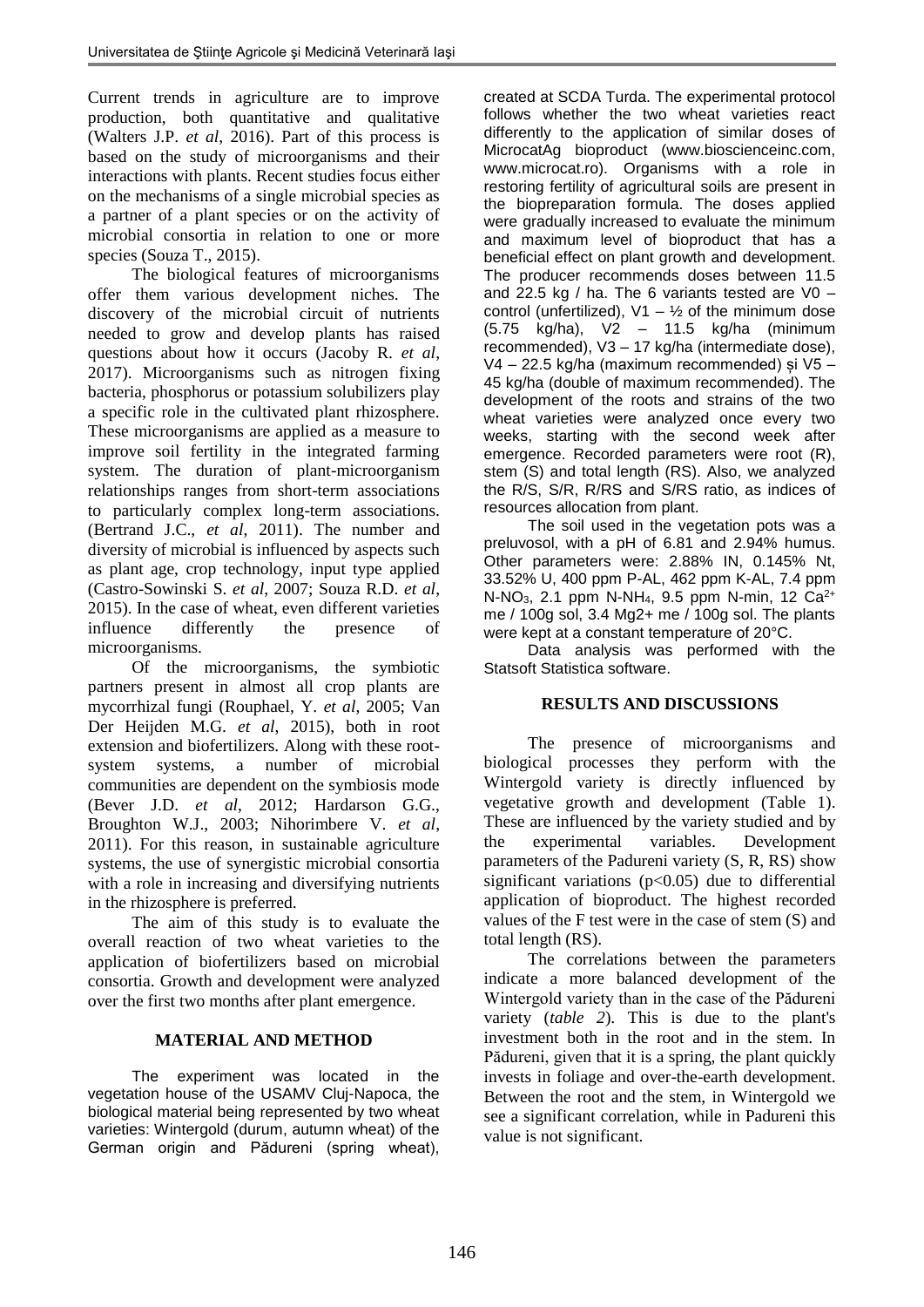| iperro otationoo or piant grontii parann |           |       |                                               |       |      |       |       |  |
|------------------------------------------|-----------|-------|-----------------------------------------------|-------|------|-------|-------|--|
| Variety                                  | Parameter | Mean  | <b>Minimum</b><br>Std. dev.<br><b>Maximum</b> |       |      | F     | р     |  |
| Vintergold                               | R(cm)     | 7.36  | 3.00                                          | 13.00 | 2.50 | 4.82  | 0.006 |  |
|                                          | $S$ (cm)  | 20.11 | 5.00                                          | 28.00 | 6.45 | 66.71 | 0.000 |  |
|                                          | RS(cm)    | 27.46 | 8.00                                          | 40.00 | 8.03 | 35.83 | 0.000 |  |
|                                          | R/S       | 0.40  | 0.22                                          | 0.70  | 0.15 | 16.91 | 0.000 |  |
|                                          | S/R       | 2.86  | 1.43                                          | 4.60  | 1.03 | 7.05  | 0.001 |  |
|                                          | R/RS      | 0.28  | 0.18                                          | 0.41  | 0.07 | 13.29 | 0.000 |  |
|                                          | S/RS      | 0.72  | 0.59                                          | 0.82  | 0.07 | 13.29 | 0.000 |  |
| Pădureni                                 | R(cm)     | 7.97  | 5.00                                          | 15.00 | 2.81 | 4.29  | 0.009 |  |
|                                          | $S$ (cm)  | 24.43 | 9.00                                          | 34.00 | 7.39 | 58.64 | 0.000 |  |
|                                          | RS(cm)    | 32.40 | 14.00                                         | 45.00 | 8.57 | 48.14 | 0.000 |  |
|                                          | R/S       | 0.36  | 0.16                                          | 1.10  | 0.19 | 6.96  | 0.001 |  |
|                                          | S/R       | 3.33  | 0.91                                          | 6.20  | 1.37 | 8.48  | 0.000 |  |
|                                          | R/RS      | 0.26  | 0.14                                          | 0.52  | 0.09 | 8.59  | 0.000 |  |
|                                          | S/RS      | 0.74  | 0.48                                          | 0.86  | 0.09 | 8.59  | 0.000 |  |

**Descriptive statistics of plant growth parameters**

Table 1

Table 2

*p<0.05\* / p<0.01\*\* / p<0.001\*\*\**

| Descriptive statistics of plant growth parameters |            |         |           |         |         |         |                 |         |         |           |         |         |         |         |
|---------------------------------------------------|------------|---------|-----------|---------|---------|---------|-----------------|---------|---------|-----------|---------|---------|---------|---------|
|                                                   | Wintergold |         |           |         |         |         | <b>Pădureni</b> |         |         |           |         |         |         |         |
|                                                   | R          | S       | <b>RS</b> | R/S     | S/R     | R/RS    | S/RS            | R       | S       | <b>RS</b> | R/S     | S/R     | R/RS    | S/RS    |
| R                                                 |            | 0.52    | 0.73      | 0.19    | $-0.37$ | 0.25    | $-0.25$         |         | 0.26    | 0.55      | 0.44    | $-0.57$ | 0.49    | $-0.49$ |
| S                                                 | 0.52       |         | 0.96      | $-0.73$ | 0.58    | $-0.69$ | 0.69            | 0.26    |         | 0.95      | $-0.69$ | 0.59    | $-0.69$ | 0.69    |
| <b>RS</b>                                         | 0.73       | 0.96    |           | $-0.52$ | 0.35    | $-0.48$ | 0.48            | 0.55    | 0.95    |           | $-0.45$ | 0.32    | $-0.43$ | 0.43    |
| R/S                                               | 0.19       | $-0.73$ | $-0.52$   |         | $-0.95$ | 1.00    | $-1.00$         | 0.44    | $-0.69$ | $-0.45$   |         | $-0.84$ | 0.98    | $-0.98$ |
| S/R                                               | $-0.37$    | 0.58    | 0.35      | $-0.95$ |         | $-0.97$ | 0.97            | $-0.57$ | 0.59    | 0.32      | $-0.84$ |         | $-0.93$ | 0.93    |
| R/RS                                              | 0.25       | $-0.69$ | $-0.48$   | 1.00    | $-0.97$ |         |                 | 0.49    | $-0.69$ | $-0.43$   | 0.98    | $-0.93$ |         |         |
| S/RS                                              | $-0.25$    | 0.69    | 0.48      | $-1.00$ | 0.97    |         |                 | $-0.49$ | 0.69    | 0.43      | $-0.98$ | 0.93    |         |         |

*Values with red in table are significant at p<0.05*

For Wintergold variety. analysis of regression equations indicates a high potential for influence of root length on stem growth (1.34 cm / cm of root), which is not found in the reverse, the stem stimulating root growth with only 0.20 / cm of stem (*table 3*). The reports indicate an increase in favor of the above ground development, which is considered to be directed by the ameliorative selection. By interpreting the regression equations of the Pădureni variety, a strain growth of 0.70 cm per root centimeter was observed, compared to root values where, at each extra cm of the stem, its growth was only 0.10 cm.

The way the root has developed in the Wintergold variety can support the idea of a lack of competition in the microbial ecosystem in the early stages of development. Root values (R) exceed the statistical estimate and coincide with high frequency and intensity values that in turn exceed the level curve (*figure 1*). The discrepancy in S/R and R/S results reveals the development of the root system and the strain according to microbial phenomena in the rhizosphere. In the early stages of growth, the necessary resources for development were directed to the root system and then to the stem. The presence of the microbial consortium caused the plant to transfer significant amounts of resources to the stem and implicitly resulted in significant differences in the root during the experiment. The growth of the root system in the Wintergold wheat variety was relatively normal, the total plant length being slightly above the statistically estimated values.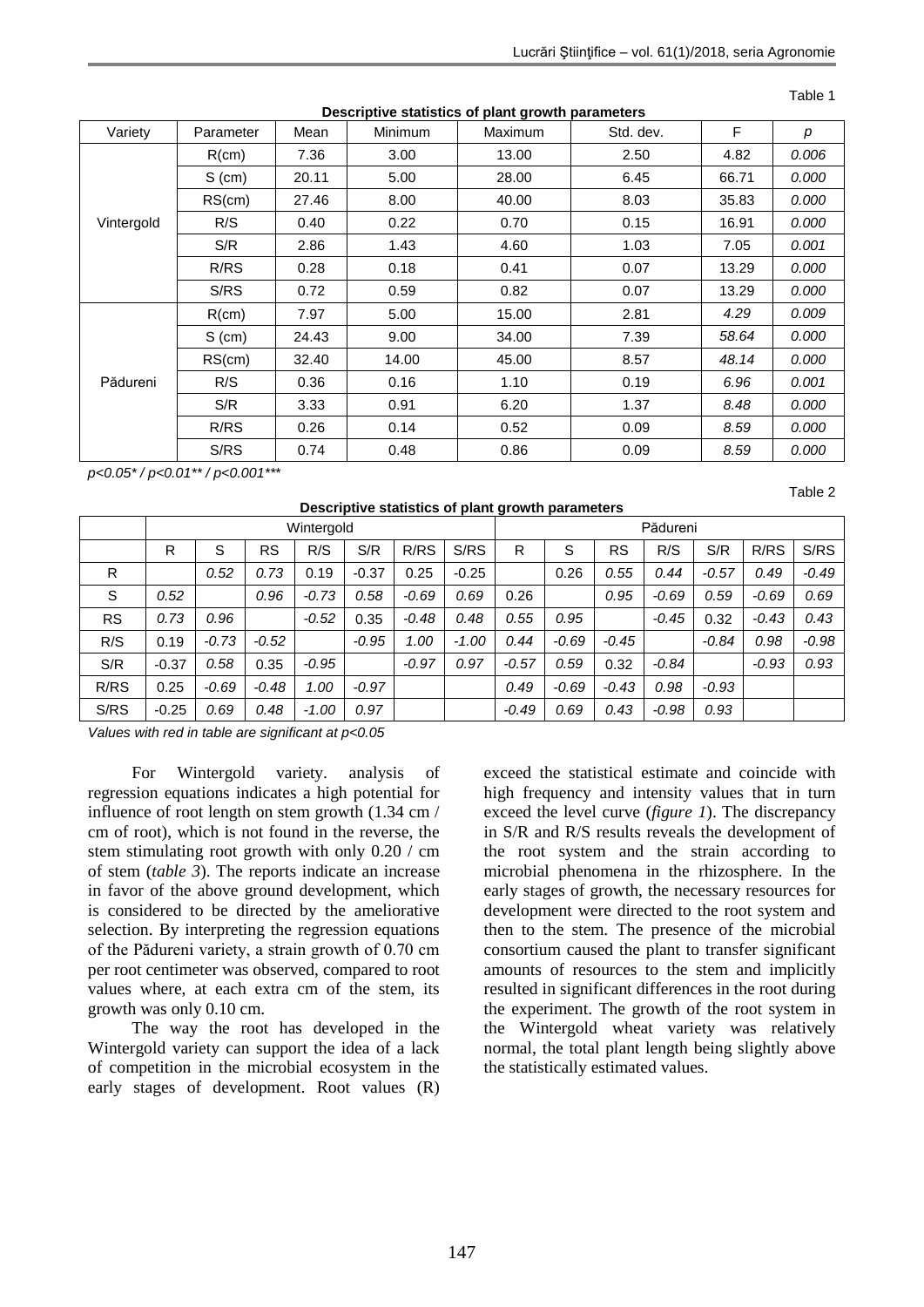Table 3

| <b>Regissions of plant actorphicit</b> |                             |  |  |  |  |  |  |
|----------------------------------------|-----------------------------|--|--|--|--|--|--|
| Wintergold                             | Pădureni                    |  |  |  |  |  |  |
| $S = 10.282 + 1.3355$ * R              | $S = 18.921 + 0.69195 * R$  |  |  |  |  |  |  |
| $S = -1.152 + 0.77406 * RS$            | $S = -2.072 + 0.81805 * RS$ |  |  |  |  |  |  |
| $R = 1.1518 + 0.22594 * RS$            | $R = 2.0716 + 0.18195$ * RS |  |  |  |  |  |  |
| $R = 3.3287 + 0.20035 * S$             | $R = 5.5218 + 0.10006 * S$  |  |  |  |  |  |  |
| $RS = 3.3287 + 1.2003 * S$             | $RS = 5.5218 + 1.1001 * S$  |  |  |  |  |  |  |
| $RS = 10.282 + 2.3355 * R$             | $RS = 18.921 + 1.6919 * R$  |  |  |  |  |  |  |

**Regressions of plant development**



Figure 1 **Frequency histogram of parameters –Wintergold variety**

The dimensions of the radicular system in the Padureni variety and the size of the stems in relation to the total length were similar to the statistically estimated values (*figure 2*). The physiology of the spring variety may explain to some extent the more positive response of the variety to the presence of mycorrhizae, and how the root system and strain have developed. A possible explanation for the growth and gradual development of plants is the provision of organic substances in a constant flow from both sides. For microorganisms, this situation has led to their proliferation irrespective of the presence of other organisms, and for the plant has ensured normal growth and development. The values obtained within the parameters can be explained by the starter effect of the bioproduct.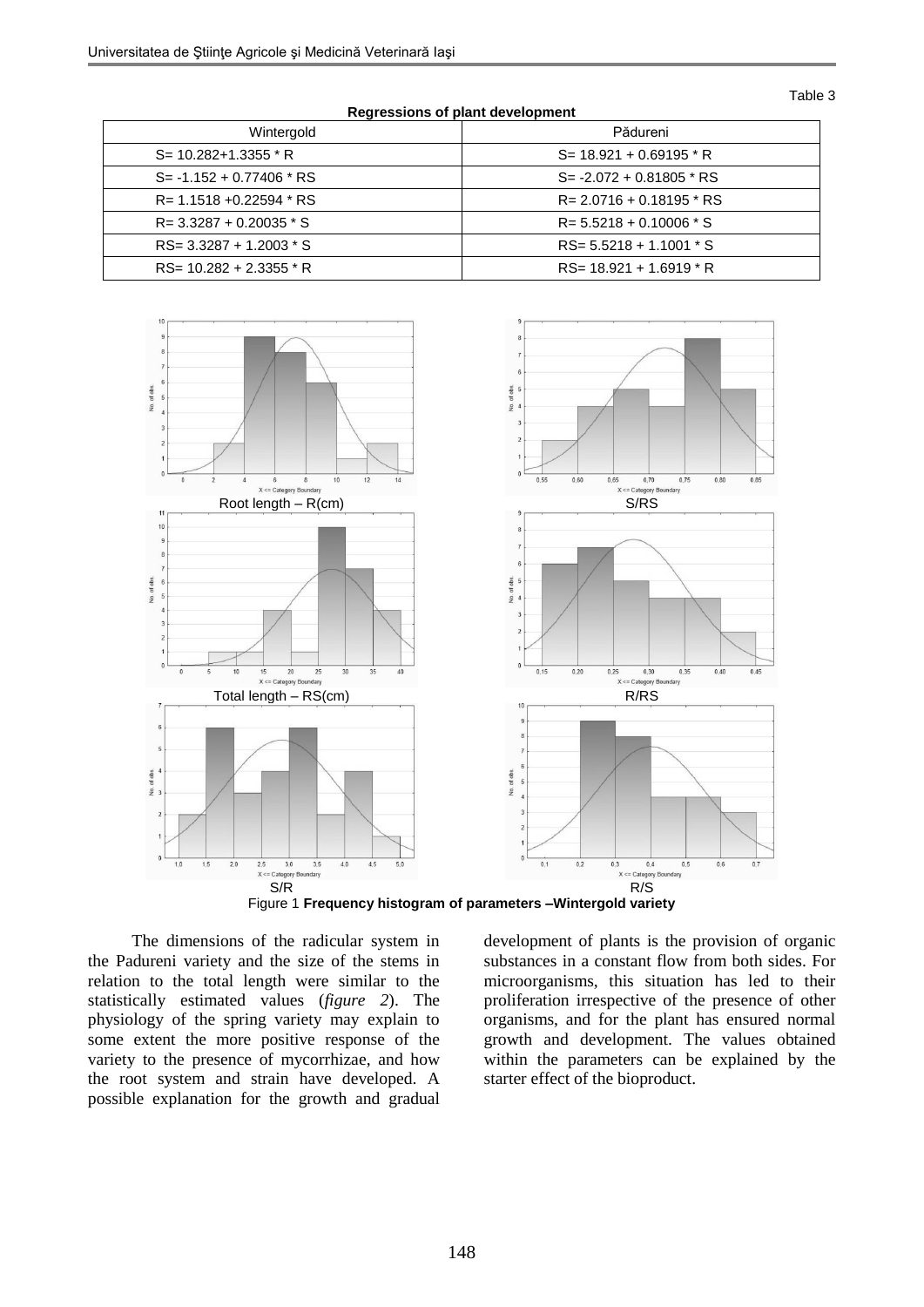

Figure 2 **Frequency histogram of parameters – Pădureni variety**

The interaction between R and S at Wintergold indicates a root length about 2-3 times smaller than the length of the stem (*figure 3*). In Pădureni, the application of bioproducts produces strong increases in the roots but poorly correlated with the stems or a strong development of the aerial part over the roots.

The autumn variety has a clustered development, with an evolution in favor of the stem in the early stages of vegetation, and then leads to a stronger development of the root.





#### **CONCLUSIONS**

The reaction of wheat plants to application of bioproducts is closely related to their genetic background. For spring wheat, above-ground investment is usually detrimental to the root. In autumn wheat, the way of development is more balanced, both the above and the below-ground parts growing steadily.